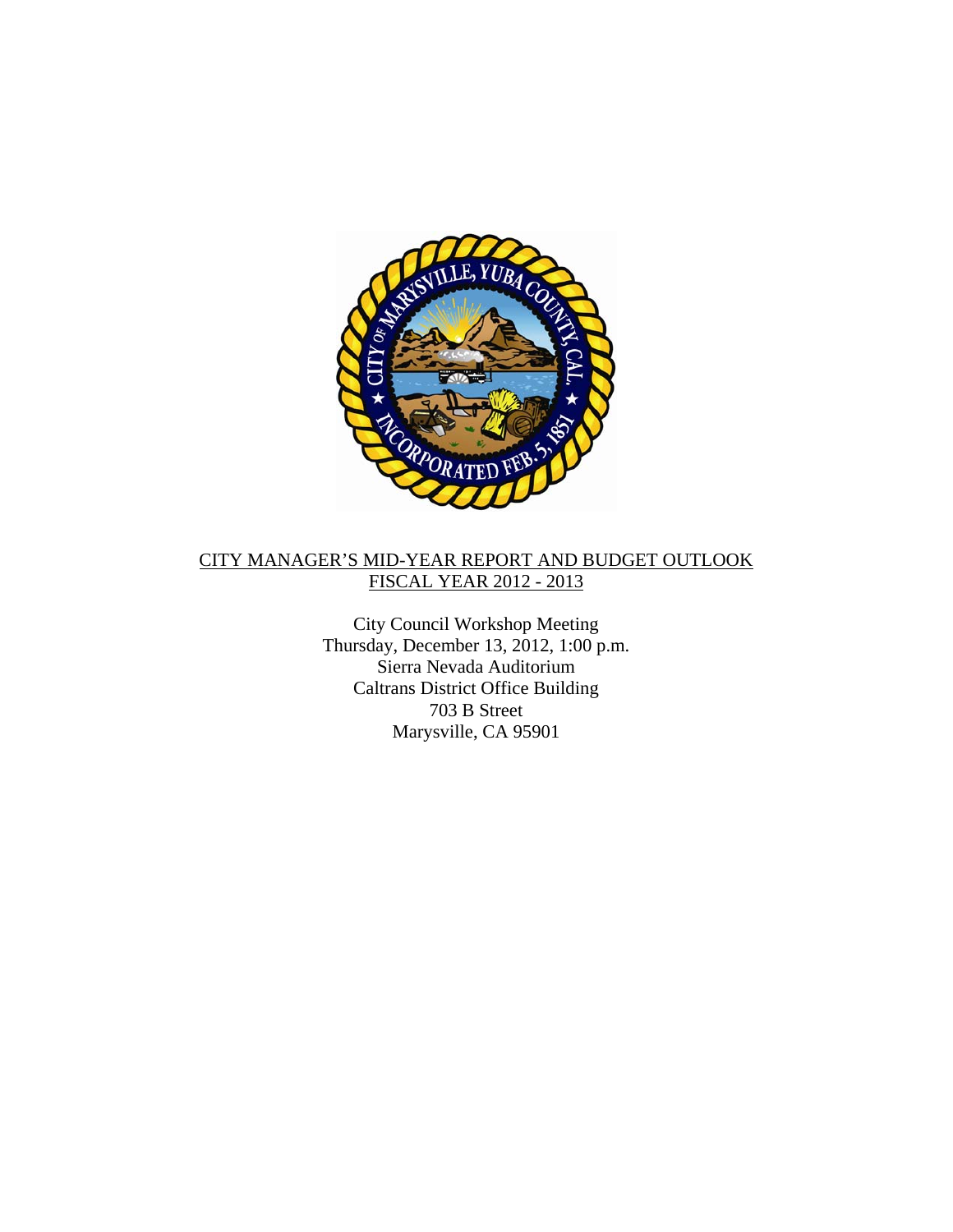## CITY MANAGER'S MID-YEAR REPORT AND BUDGET OUTLOOK FY 2012 - 2013

As we approach the midway point of the current fiscal year, it is a good time to report to the Council on our current fiscal condition, and to begin to look ahead at the outlook for the upcoming year.

This is the first opportunity your new Administrative and Finance team have had to meet with the Council in a serious review of the City's financial foundation and its capacity to meet its service delivery obligations to the community.

As our region begins to emerge from the years-long slump in the economy; the upturn in the business cycle reported for the regional, statewide and national economies has not yet been fully realized in our own local economy. In Marysville, the best it can be described as is "tenuous." Retail gains have been modest over the past two quarters, and the City's sales tax receipts reflect that tentative improvement, but the near-term outlook is disappointing. Property tax receipts are only now beginning to come in as first installments come due and are paid to the County Tax Collector. Our expectation is that property tax revenue will be slightly above actual collections in FY 2011-2012, owing to a small increase in the total assessed valuation of property within the city limits.

In this and subsequent budget presentations, the Council will see a very different approach to budget development and administration from what you have been accustomed to. The challenges still facing us require nothing less than that we keep a vigilant focus on our vital financial interests, and that the community be well informed about the steps we continue to take to economize with the resources they have given us to get the job done.

You will see from our budget calendar that we will engage with the public in a series of structured "Community Conversations" directed at both informing residents of our circumstances and listening closely to what they have to tell us about their preferred solutions. This is new.

You will see a series of budget workshops over the next four months to keep the council updated on our progress developing next year's spending plan, and to get Council's guidance on your priorities for the community throughout the budget development process. This is new.

You will see an emphasis on discussing policy issues that affect our budget and overall financial health, returning the policy-setting role of Council to the budget formulation process. This is new.

And finally, you will see a real, modern budget document that presents the entire fiscal picture of the City government, complete with meaningful financial schedules dealing with expenditures, revenues, provisions for reserves and contingencies, and debt service; charts and graphs to highlight areas of particular significance; the beginnings of true performance measures and other metrics to allow the Council and the community to evaluate how well the organization is meeting its service goals; and a capital investment plan. All of this is new.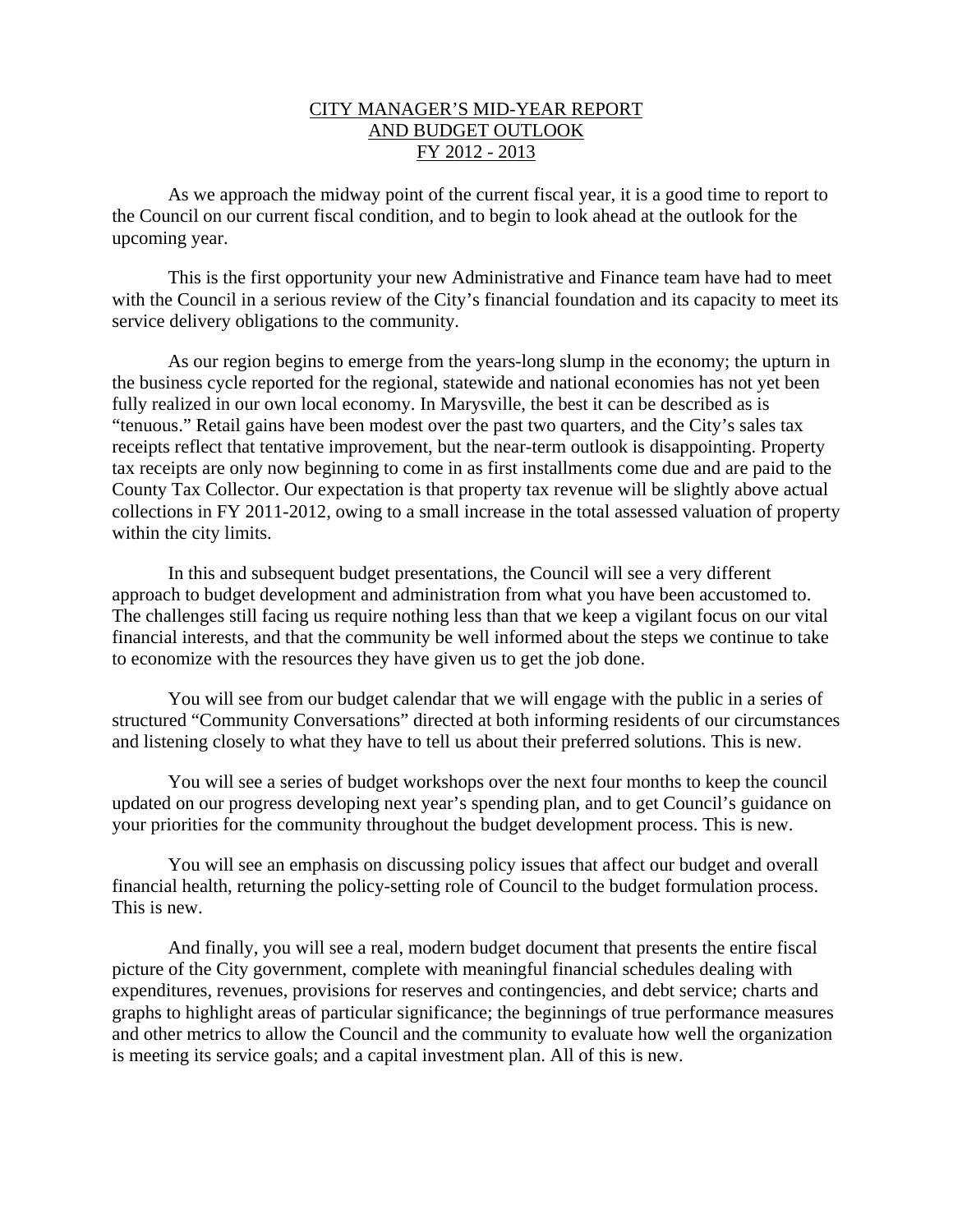The presentation materials we have prepared for this afternoon's workshop follow in the succeeding pages. The next in this series of budget workshops is tentatively programmed for mid-February. We invite the Council's comments and suggestions.

> Walter K. Munchheimer City Manager 12/13/2012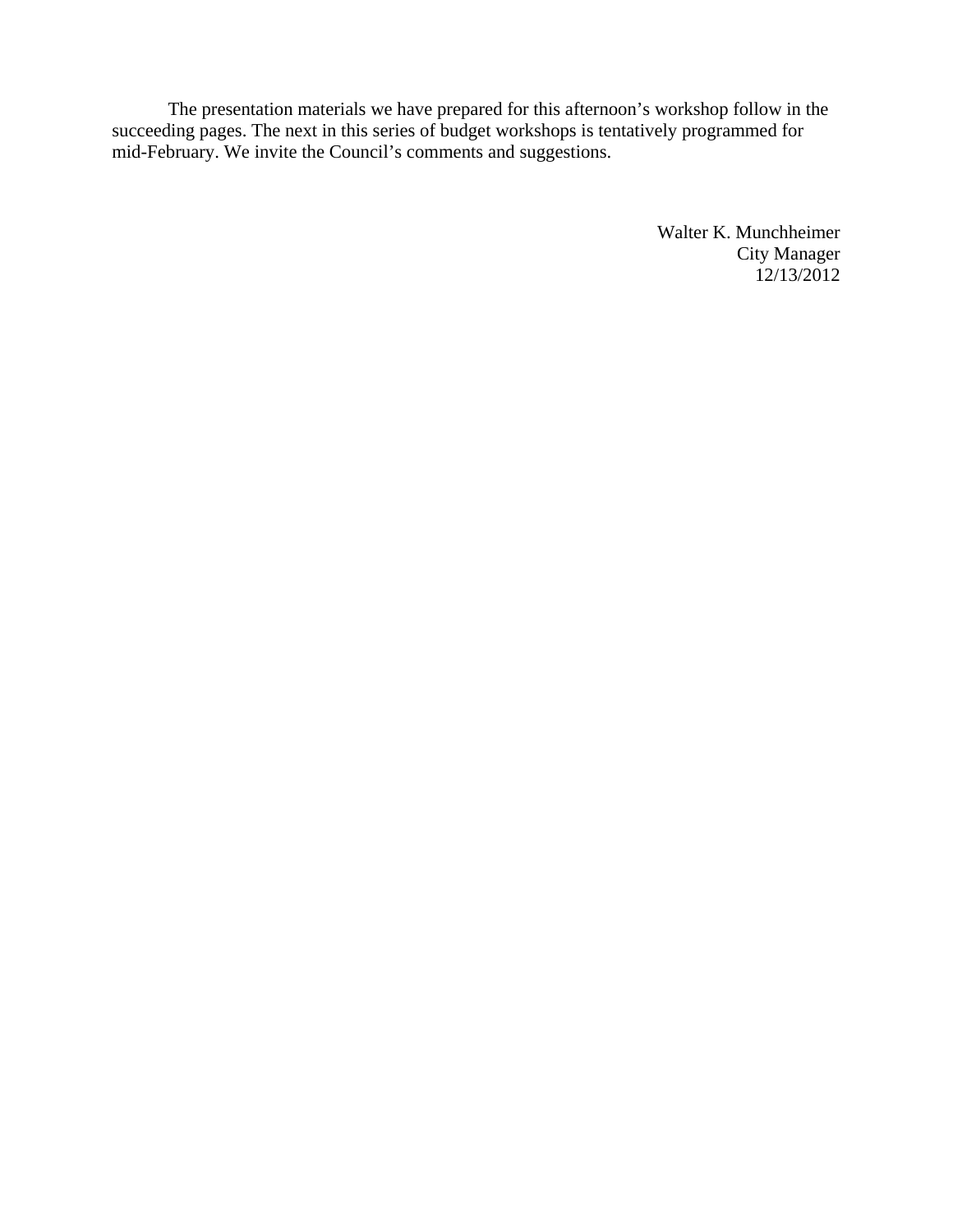### **Appendix**

The following information represents noteworthy highlights from the Mid-Year Report and Budget Outlook presentation on Thursday, December 13, 2012. In this presentation, the following topics will be discussed: fiscal year 11-12 preliminary audit results, fiscal year 12-13 midyear budget analysis, a long-term financial forecast, ideas for how the City can achieve fiscal sustainability, and a presentation of the City's budget calendar.

 The 11-12 fiscal year brought no significant changes in revenue and expenditure patterns over the recent five-year history. Revenues continue to progress in a gradual downward slope, though it appears that this slope has leveled out slightly. The largest revenue sources in the General Fund continue to be sales taxes, property taxes, motor vehicle license fees, and red light camera revenue. The graph below represents the largest sources of revenue for the General Fund:



 General fund revenue as a whole has decreased dramatcally since the year prior to when the effects of the economic downturn became widespread in California. As illustrated below, total General Fund revenue has decreased by over \$800,000 since fiscal year 07-08.



#### **TOTAL GENERAL FUND REVENUE**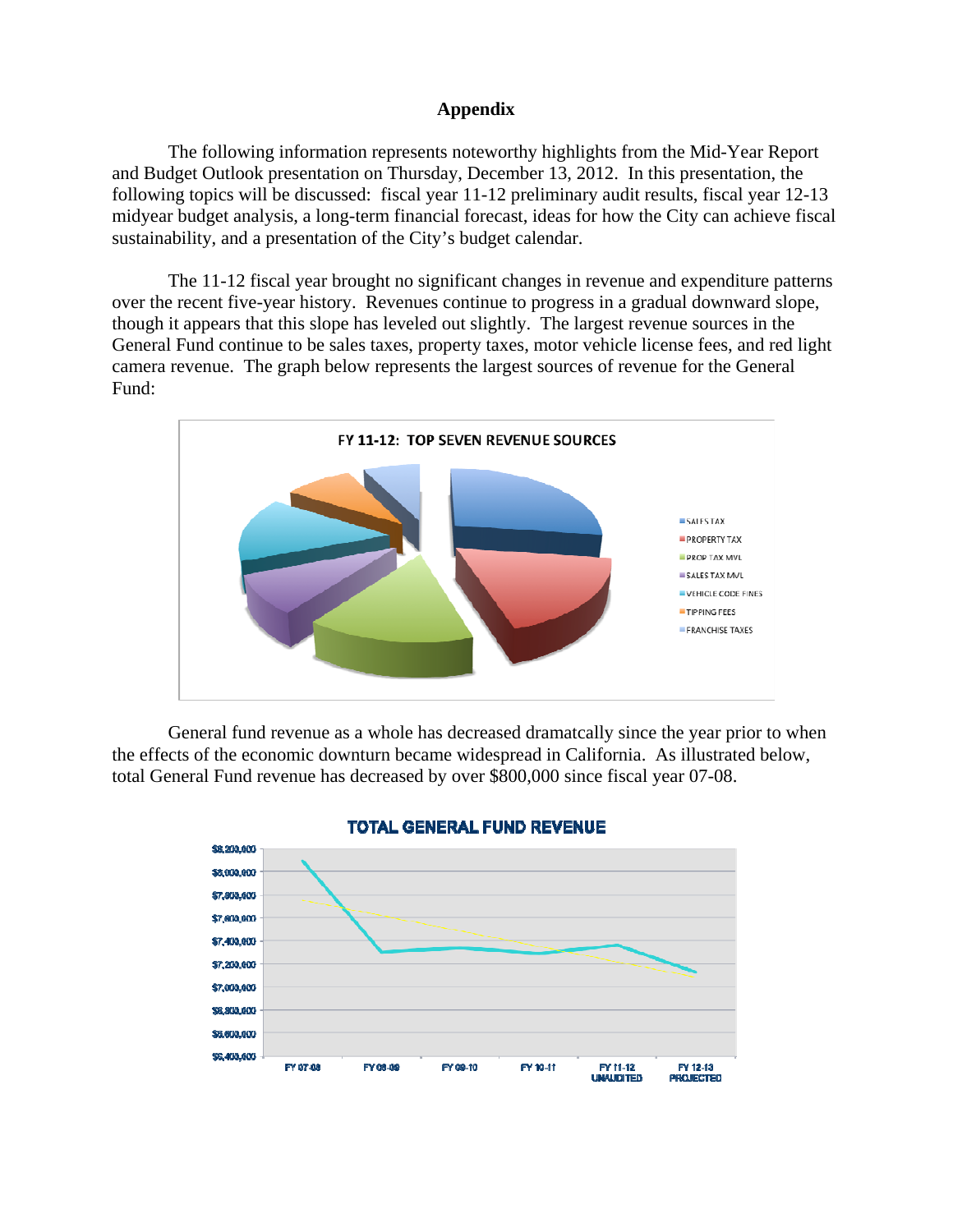General Fund expenditures have also continued their downward slope as the City has been forced to live within its means. As with previous years, in fiscal year 11-12 the City's largest expenditure category was personnel costs at 70 percent. Also consistent with previous years, roughly 70 percent of its General Fund is spent on public safety. The below graph represents total General Fund expenditures. Since the largest expenditure category is personnel costs, the million-dollar decrease in expenditures is associated primarily with labor concessions.



# **TOTAL GENERAL FUND EXPENDITURES**

 The City has a history of spending more than it takes in. However, interfund transfers (from the Gas Tax, Redevelopment, and Sewer funds) typically prevents the General Fund reserve from being completely eroded. Below represents a history of total revenues and expenditures, with transfers out and in, and the corresponding fund balance at year end.



# **GENERAL FUND: TOTAL REVENUES (WITH TRANSFERS IN), EXPENDITURES, AND FUND BALANCE**